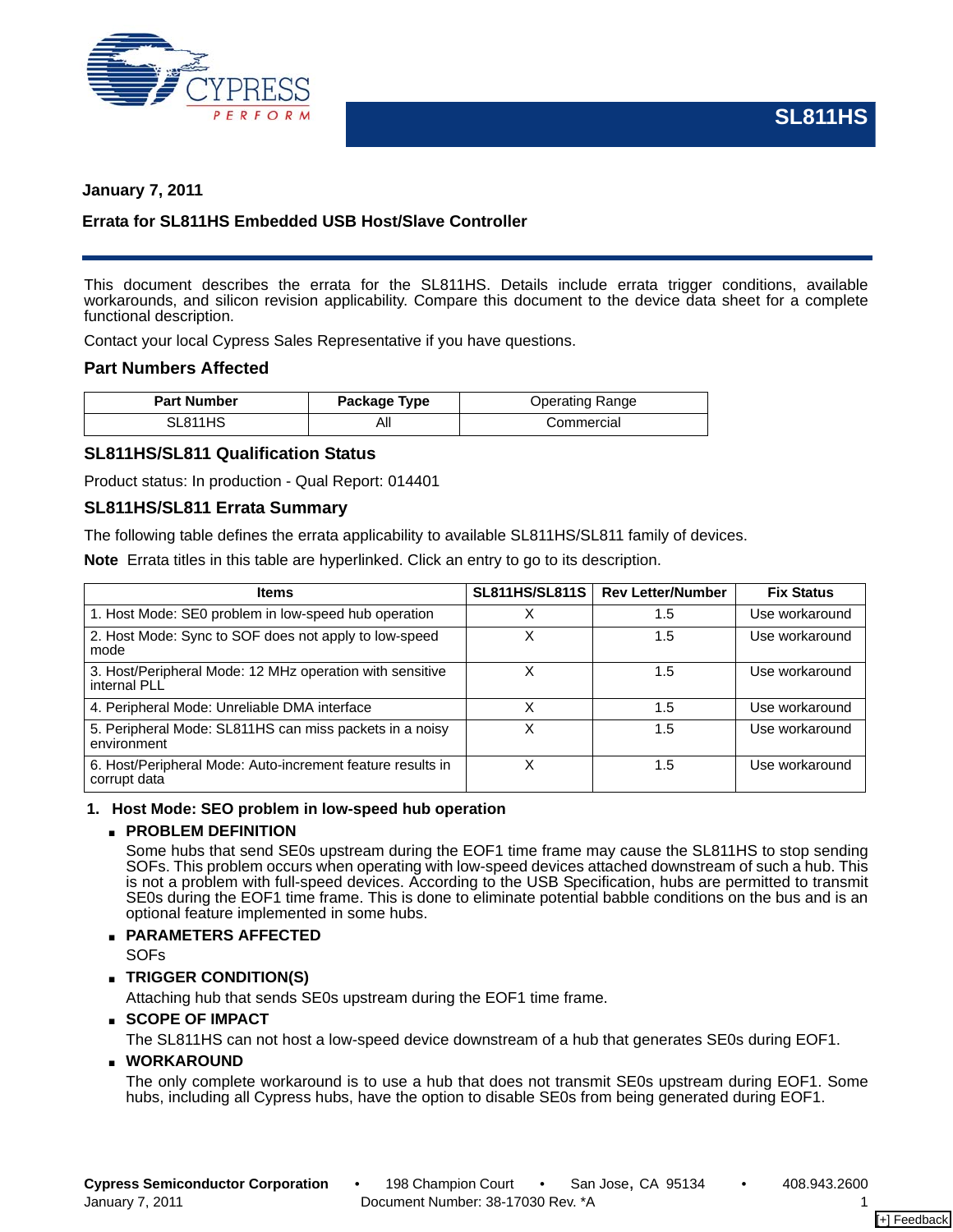

For a list of hubs that do not generate SE0s upstream during EOF1, or for more information on disabling this feature in Cypress hubs, contact Cypress USB support.

## ■ **FIX STATUS**

Use workaround.

### <span id="page-1-0"></span>**2. Host Mode: Sync to SOF does not apply to low-speed mode**

### ■ **PROBLEM DEFINITION**

The SYNC to SOF bit (bit 5) of the USB Host Control Registers [00H, 08H], is only designed for full-speed support. However, all other full-speed SOF bits and registers do apply to low-speed EOPs as well. In full-speed mode, this bit should only be used when the software cannot fit a packet within the remaining 1 ms frame. Setting this bit automatically delays sending the packet until the next SOF.

### ■ **PARAMETERS AFFECTED**

SYNC to SOF

- **TRIGGER CONDITION(S)**
- Full-speed support.

## ■ **SCOPE OF IMPACT**

If the SOF bit is set when operating in low-speed mode, packets may not get sent from the SL811HS.

## ■ **WORKAROUND**

Do not set the SOF bit when operating in low-speed mode. Instead, if a packet does not fit within the remaining 1 ms frame, firmware needs to delay sending it until after the next EOP. Using a simple delay loop or using the SOF timer interrupt (also EOP timer interrupt in low-speed mode) are two possible ways of doing this.

#### ■ **FIX STATUS**

Use workaround.

### <span id="page-1-1"></span>**3. Host/Peripheral Mode: 12 MHz operation with sensitive internal PLL**

#### ■ **PROBLEM DEFINITION**

The internal PLL is very sensitive. The PLL causes any high frequency noise on the  $V_{DD}$  pins to result in clock jitter.

### ■ **PARAMETERS AFFECTED**

USB data signaling at full-speed and improper timing of SOF packets.

### ■ **TRIGGER CONDITION(S)**

Operation at 12 MHz with high frequency noise on the  $V_{DD}$  pins.

### ■ **SCOPE OF IMPACT**

When operating the SL811HS at 12 MHz, high frequency noise on the  $V_{DD}$  pins can result in clock jitter. The clock jitter results in different symptoms depending on the severity of the jitter. Most notable is improper USB data signaling at full speed and improper timing of SOF packets.

### ■ **WORKAROUND**

The best workaround is to use 48 MHz to eliminate using the PLL. If 12 MHz is required, take these steps to reduce any jitter output of the PLL.

1. Reduce high frequency noise on all SL811HS V<sub>DD</sub> pins. This can be accomplished by adding proper decoupling capacitors directly on the V<sub>DD</sub> pins. The value of 0.1 µF can be too large, depending on the<br>inductivity of the traces on the PCB; experiment with values of 0.01 µF or even 1000 pF. In addition, ceramic capacitors are recommended.

2. Use a 12 MHz oscillator instead of a crystal. An oscillator produces much sharper edge rates, which allow more tolerance for jitter.

- 3. Careful layout can minimize this PLL jitter significantly:
- a. Use the shortest traces possible for decoupling capacitors.
- b. Use ground and VCC planes.

### ■ **FIX STATUS**

Use workaround.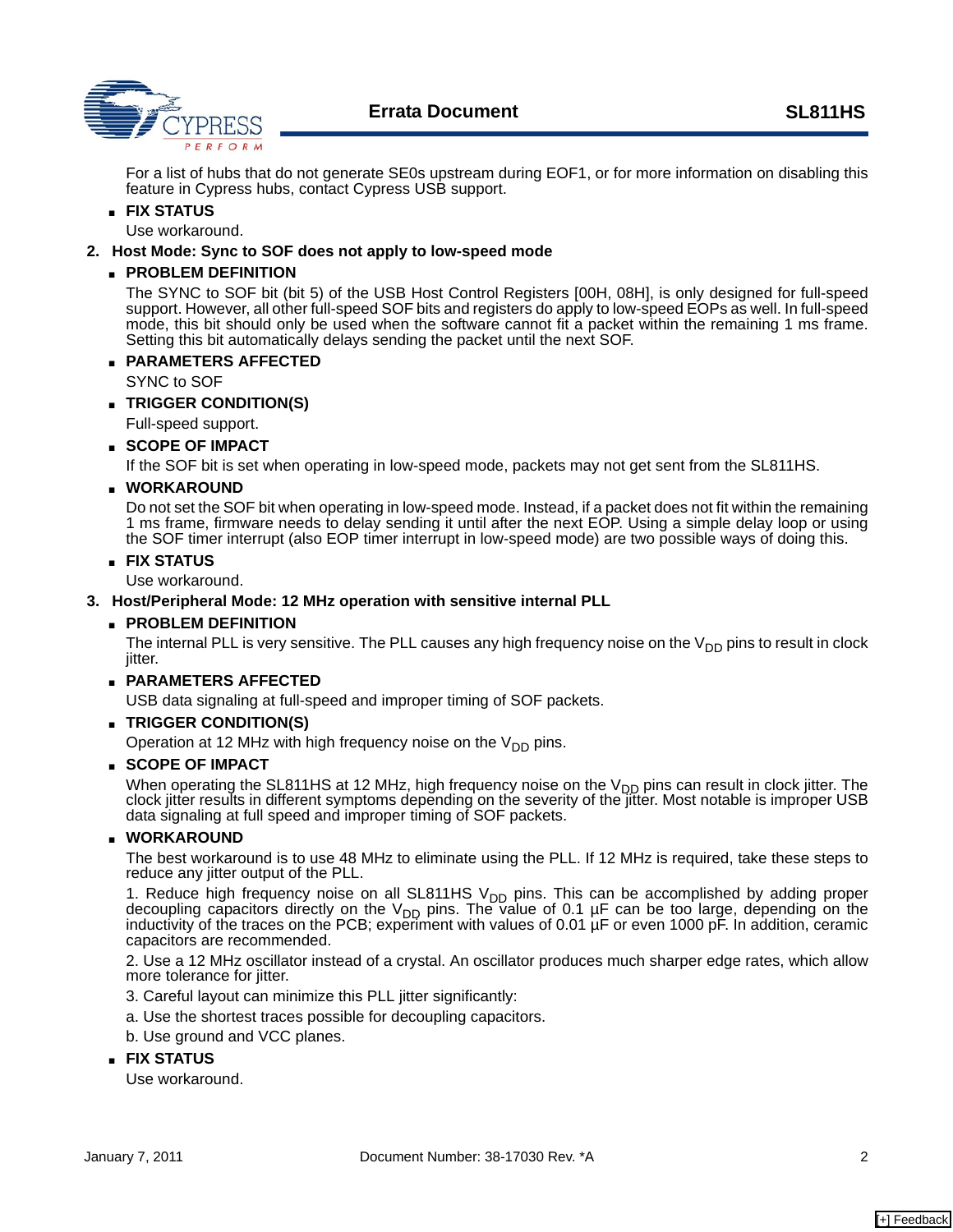**Errata Document SL811HS**



## <span id="page-2-0"></span>**4. Peripheral Mode: Unreliable DMA interface**

### ■ **PROBLEM DEFINITION**

The DMA interface can be unreliable in slave mode.

■ **PARAMETERS AFFECTED**

DMA transfers to or from the SL811HS internal RAM.

## ■ **TRIGGER CONDITION(S)**

Use of the DMA interface to move data to or from SL811HS internal RAM.

### ■ **SCOPE OF IMPACT**

When performing DMA writes, data may get corrupted. This problem has only been seen for DMA write operations, but can also occur for read operations as well.

### ■ **WORKAROUND**

Use the standard Data Port interface instead of the DMA interface for writing to or reading from the SL811HS RAM space. The DMA interface is not a recommended interface for the SL811HS due to this issue.

■ **FIX STATUS**

Use workaround.

### <span id="page-2-1"></span>**5. Peripheral Mode: SL811HS can miss packets in a noisy environment**

### ■ **PROBLEM DEFINITION**

In a noisy environment, the SL811HS has the potential to occasionally miss a packet. Occasionally missed packets are anticipated and dealt with in USB 2.0 Specification Section 10.2.6, where the following applies "It is recommended that the error count not be incremented when there is an error due to host specific reasons (buffer underrun or overrun), and that whenever a transaction does not encounter a transmission error, the error count be reset to zero." In other words if an individual packet is missed and the next packet is processed properly, the recommendation is that the error counter be reset to '0'. When drivers are written with this in mind, they can avoid issues that cause the transfer to be retired due to three errors in a transaction.

# ■ **PARAMETERS AFFECTED**

Error count.

■ **TRIGGER CONDITION(S)**

Electrically noisy environments.

### ■ **SCOPE OF IMPACT**

If the SL811HS is used in an electrically noisy environment that may corrupt three requests within that transaction, the transaction will be retired by the host.

### ■ **WORKAROUND**

1) The workaround for this issue is to write the driver according to the guidelines specified in section 10.2.6 of the USB 2.0 Specification, to prevent the driver from retrying the transfer.

2) Board layout is the major reason for electrical noise that can aggravate this issue. When doing layout for the USB chip, use guidelines provided in a Cypress application note titled, *[High-speed USB PCB Layout](http://www.cypress.com/?rID=12982)  [Recommendations](http://www.cypress.com/?rID=12982)* found on the Cypress web site.

## ■ **FIX STATUS**

Use workaround.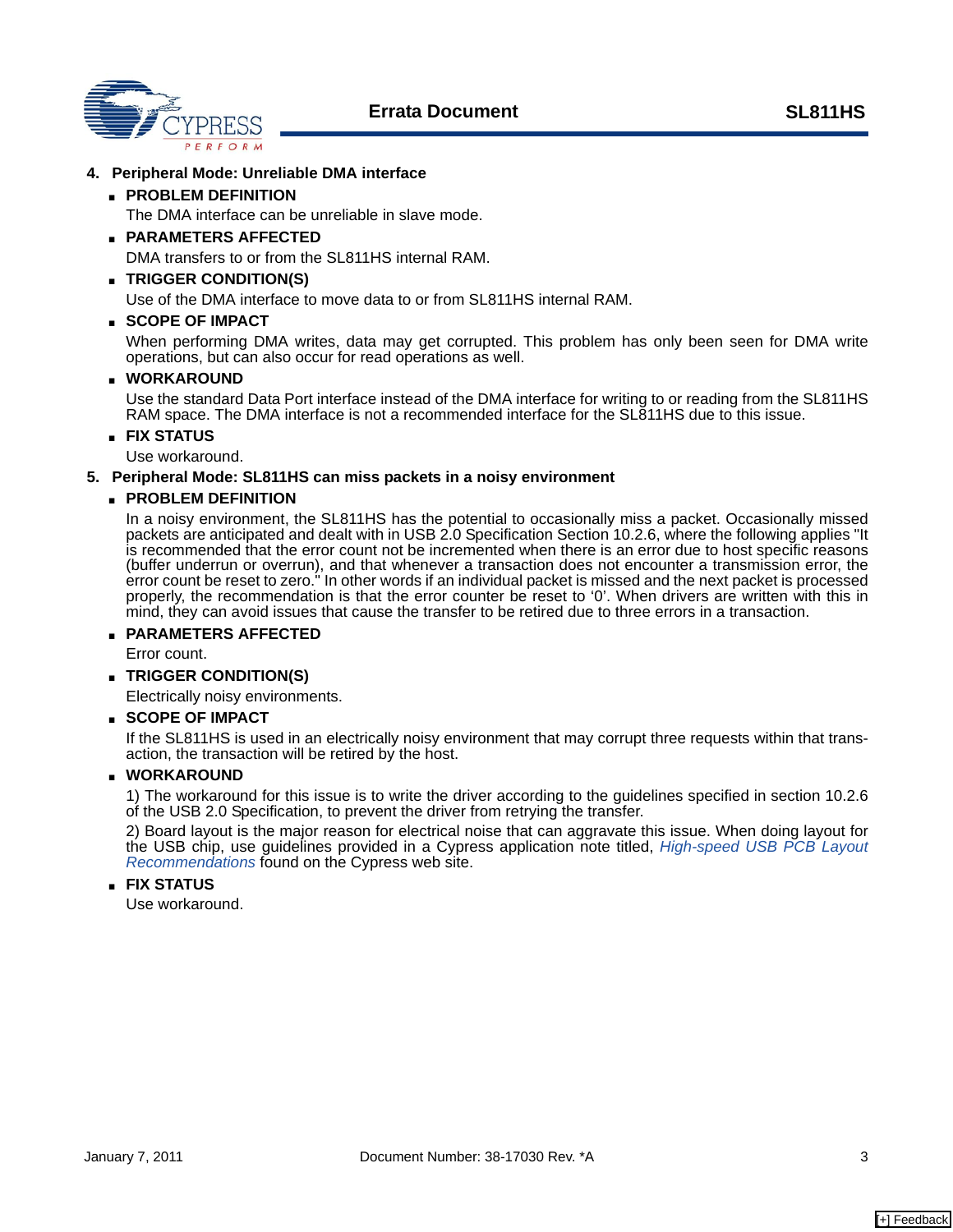

#### <span id="page-3-0"></span>**6. Host/Peripheral Mode: Auto-increment feature results in corrupt data**

#### ■ **PROBLEM DEFINITION**

The SL811HS has a feature called auto-increment used to read or write blocks of the data buffer. This feature is used to speed up the time it takes to write blocks of data because an address location write is not required between data writes or reads. In some cases, the auto-increment feature can intermittently fail, causing the RAM location to be corrupted or the read buffer to provide incorrect data to the system processor. This type of error is very infrequent.

#### ■ **PARAMETERS AFFECTED**

Any RAM location where auto-increment feature is used to access data. This includes both register and buffer space.

#### ■ **TRIGGER CONDITION(S)**

Use of the auto-increment feature.

#### ■ **SCOPE OF IMPACT**

When using the auto-increment feature for writes or reads, it is possible for the data to become corrupt. The following table demonstrates a typical error when it occurs. The error condition is shown in red.

If an error occurs during writes using auto-increment, an address location can be written with the value of the previous address; each subsequent write will also be incorrect until the end of the block write. In the following example, note that the value of 0x01 from address 0x11 is incorrectly written to address 0x12 instead of the expected value of 0x02. After this error, the write to each subsequent address is also incorrectly written with the value that was intended to be in the previous address location.

If an error occurs during a read using auto-increment, a single location can be incorrectly read as the previous addresses value. If the data is read again, it will show that the data in RAM is correct..

| Auto-increment error during a write |      |      |      |      |      |          |      |
|-------------------------------------|------|------|------|------|------|----------|------|
| <b>Address</b>                      | 0x10 | 0x11 | 0x12 | 0x13 | 0x14 | <br>0x1E | 0x1F |
| Data intended to be written to RAM  | 0x00 | 0x01 | 0x02 | 0x03 | 0x04 | <br>0x0E | 0x0F |
| Data actually written to RAM        | 0x00 | 0x01 | 0x01 | 0x02 | 0x03 | <br>0x0D | 0x0E |
| Auto-increment error during a read  |      |      |      |      |      |          |      |
| <b>Address</b>                      | 0x10 | 0x11 | 0x12 | 0x13 | 0x14 | <br>0x1E | 0x1F |
| Data actually in RAM                | 0x00 | 0x01 | 0x02 | 0x03 | 0x04 | <br>0x0E | 0x0F |
| Data read back from RAM             | 0x00 | 0x01 | 0x01 | 0x03 | 0x04 | <br>0x0E | 0x0F |

#### ■ **WORKAROUND**

The easiest way to work around this issue is to not use the auto-increment feature. This affects performance because the address must be written prior to each write or read.

#### ■ **FIX STATUS**

Use workaround.

#### **References**

1. SL811HS Embedded USB Host/Slave Controller Data Sheet (Document # 38-08008)